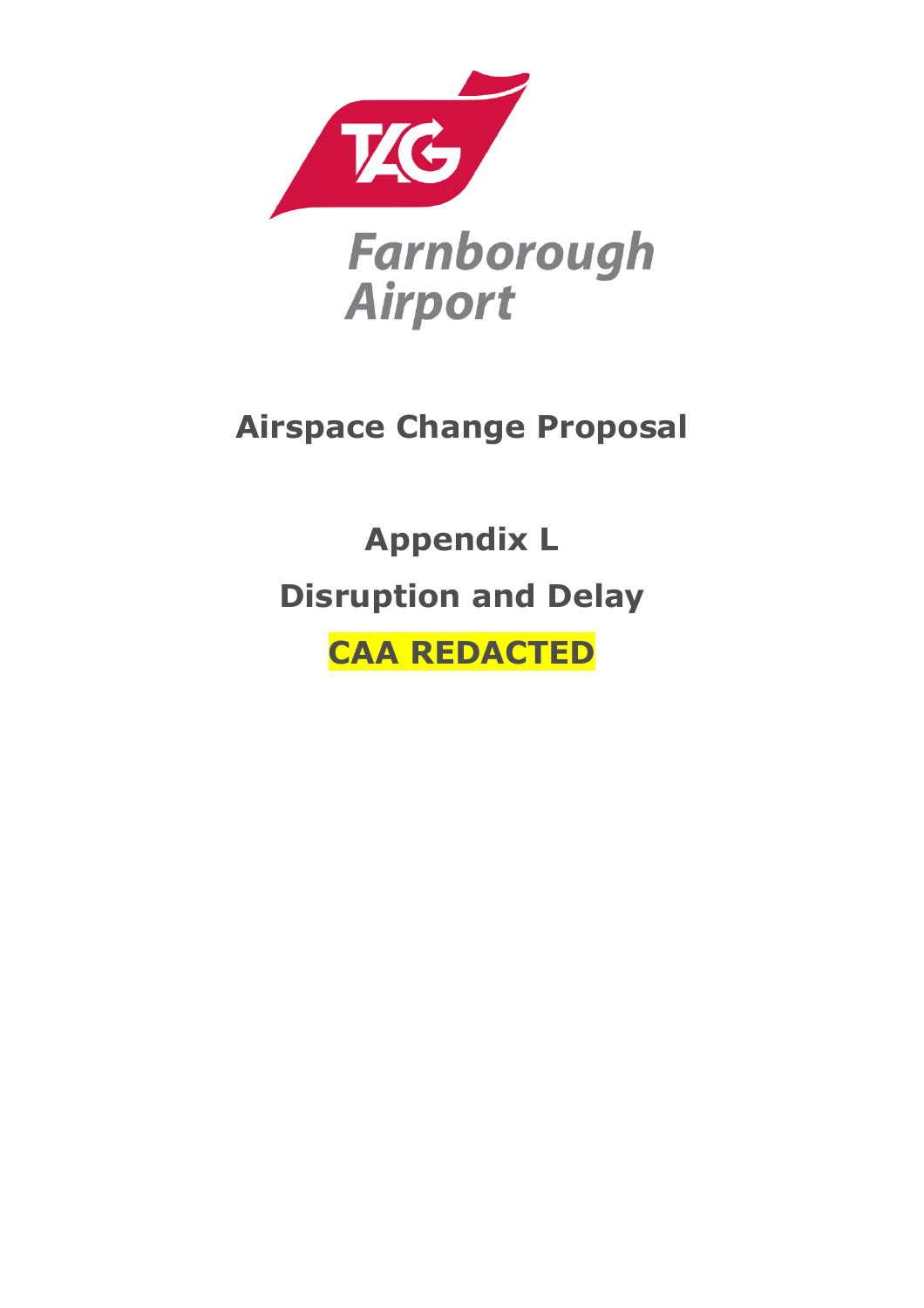#### Table of contents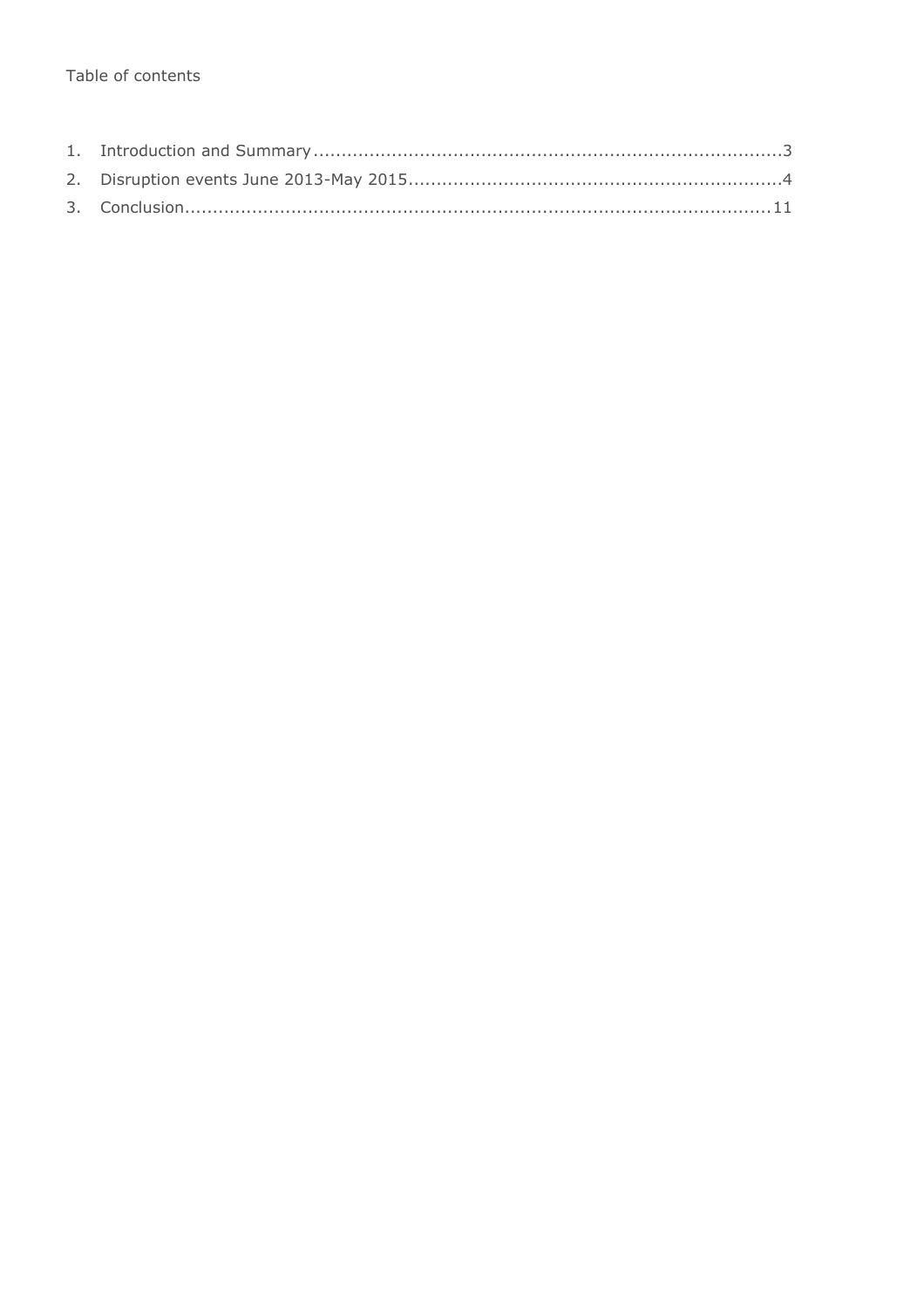### <span id="page-2-0"></span>**1. Introduction and Summary**

- 1.1. This document provides evidence of disruptions and delays caused by the airspace environment in which Farnborough sits.
- 1.2. This includes a summary of the last two years of recorded events in the Farnborough Daily Events Return (DER).
- 1.3. None of the disruption events, and few of the delays, would occur in a CAS environment. Where delays occur due to RAF Odiham interactions, a CAS-based solution would be found without excessive delay to either Unit.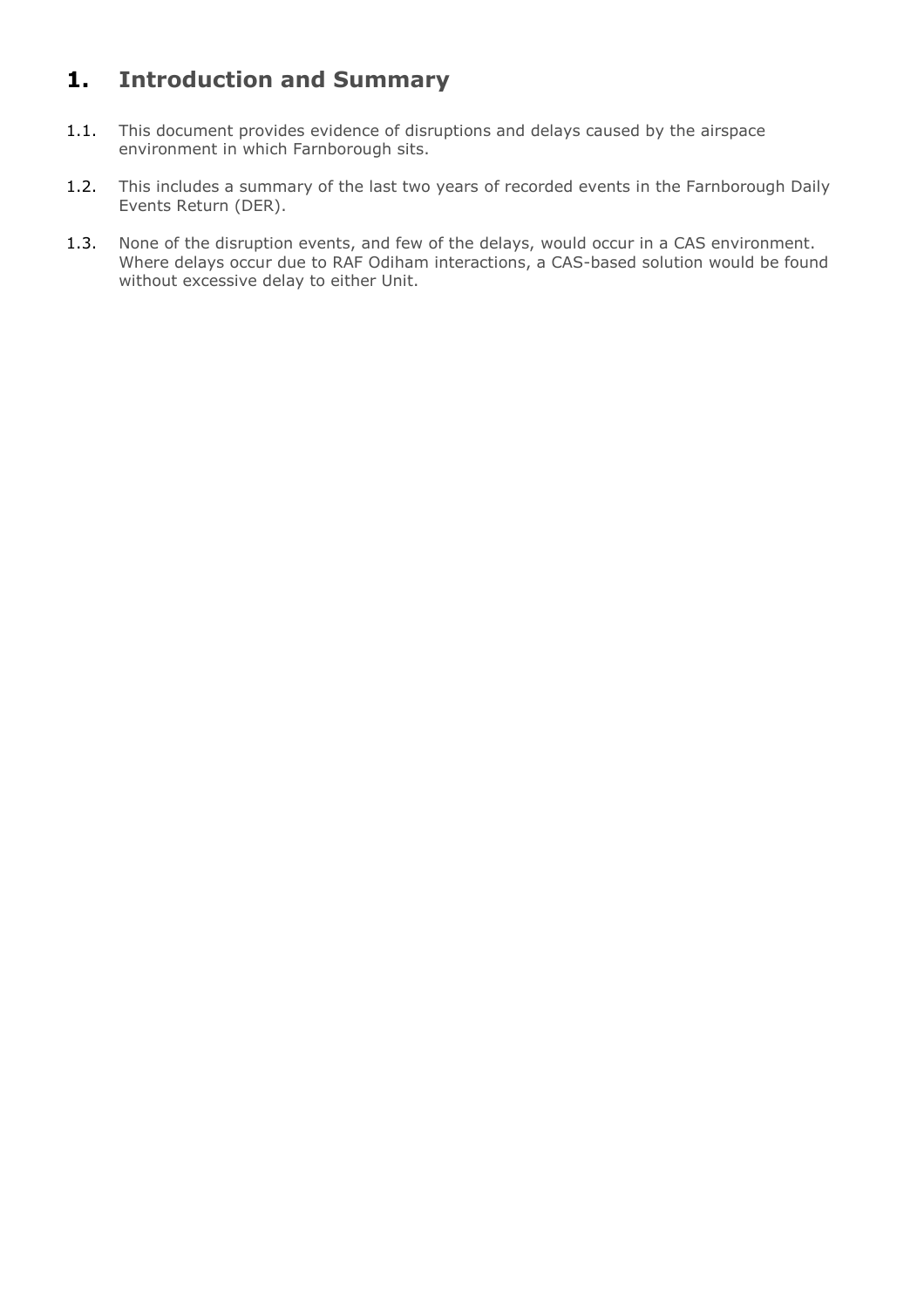### <span id="page-3-0"></span>**2. Disruption events June 2013-May 2015**

- 2.1. The following provides a list of summarised events considered significant enough to be recorded in the Daily Events Return DER.
- 2.2. Statement from the Farnborough Manager Ops and Training regarding  $11<sup>th</sup>$  June 2015:

*I have received an email from the afternoon Watch Manager from yesterday (11/06/15) expressing discomfort at the operational environment being on Runway 06 with an unknown aircraft originating from and returning to Lasham repeatedly throughout the shift having orbited and operated in an unpredictable manner on the approach to Runway 06. The comment was that multiple aircraft inbound to Farnborough were either held off for a number of minutes each or were broken off the approach.*

*Due to the workload created by this scenario, and the volume of traffic overall, the team were sufficiently busy to have not logged the details of any of this.*

*If you are content in terms of justification, you may include this statement from me that this is an issue that routinely prevents aircraft arriving at Farnborough in an efficient and stabilised manner, resulting in additional track miles and fuel burn because the environment is uncontrolled and unknown.*

*I have looked through the strips for the afternoon, and have identified two arrivals that, by the nature of their headings, were either broken off the approach or given significant extended delaying vectors. These were XXXXX and XXXXX.* 

*Neil Turner, Farnborough MgrOpsTrng.*

#### **2013**

- 2.3. 07/06/13 @ 1544 **XXXXX** delayed outbound for 10 minutes due to FIR traffic. @ 1547 **XXXXX** delayed outbound for 12 minutes due to FIR traffic.
- 2.4. 08/06/13 @ 1248 **XXXXX** cancelled noise abatement on departure due FIR traffic
- 2.5. 10/06/13 @ 1317 **XXXXX** cancelled noise abatement on departure due to delay from London getting approval and FIR traffic
- 2.6. 16/06/13 @ 1806 XXXXX cancelled noise abatement on departure due FIR traffic
- 2.7. 20/06/13 @ 0618 **XXXXX** cancelled noise abatement on departure due pop up FIR traffic
- 2.8. 21/06/13 @ 1151 **XXXXX** delayed outbound 11 minutes due VO and FIR traffic
- 2.9. 25/06/13 @ 0745 **XXXXX** delayed on the runway due birds & FIR traffic
- 2.10. 28/06/13 @ 1022 **XXXXX**, CTOT 1010, unable to make due to conflicting FIR traffic transiting the LF overhead. Extra 5 minutes on CTOT approved from UK FMP, a/c departed at 1022.
- 2.11. 29/06/13 @ 0924 **XXXXX** 8 min delay due FIR traffic in the climbout. Had to get +5 minutes on CTOT from UK FMP.
- 2.12. 30/06/13 @ **XXXXX** cancelled noise abatement on departure due FIR traffic
- 2.13. 03/07/13 @ 0828 **XXXXX** delayed due FIR traffic. A/c taxied 0816, airborne 0828.
- 2.14. 05/07/13 @ 1529 Considerable delays (up to 20 minutes) for the following a/c due FIR traffic including aerobatic aircraft and unknown contacts crossing the climbout; **XXXXX** @1529, **XXXXX** @1536, **XXXXX** @1545, **XXXXX** @1550 and **XXXXX** @1554. @ 1630 **XXXXX** cancelled noise abatement inbound due HL glider activity around the instrument final approach.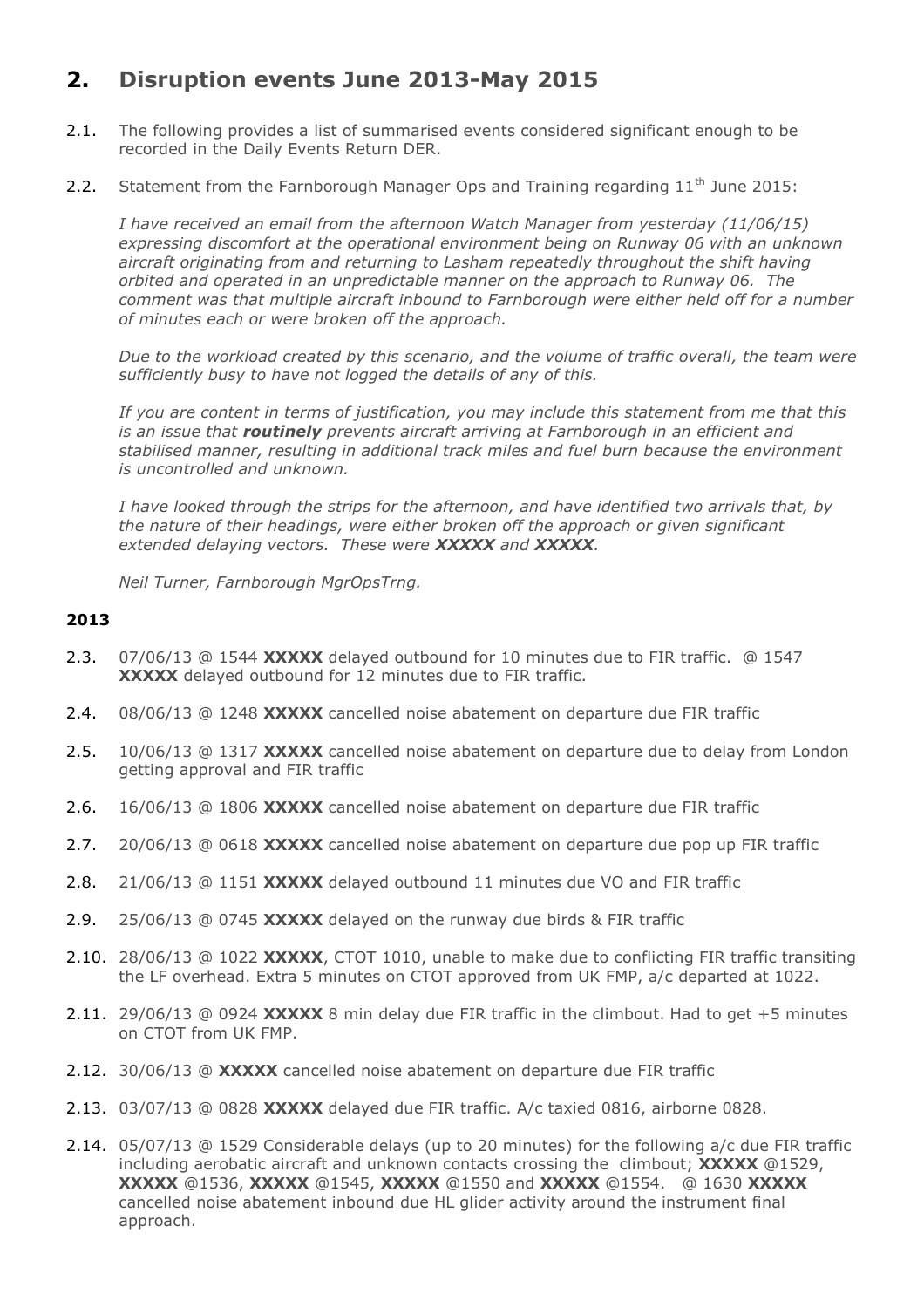- 2.15. 06/07/13 @ 0936 **XXXXX** cancelled noise abatement inbound due traffic @ 1445 **XXXXX** cancelled noise abatement inbound due glider activity East of VO
- 2.16. 07/07/13 @ 0939 **XXXXX** cancelled noise abatement on departure due FIR traffic, 3 minute delay
- 2.17. 09/07/13 @ 0755 XXXXX cancelled noise abatement on departure due FIR traffic, 4 minute delay
- 2.18. 13/07/13 @ 1225 **XXXXX** delayed outbound due unknown traffic in FIR
- 2.19. 19/07/13 @ 0942 **XXXXX** cancelled noise abatement on departure due FIR traffic
- 2.20. 21/07/13 @ 1219 **XXXXX** cancelled noise abatement on departure due FIR traffic @ 1607 **XXXXX** broken off visual approach due gliders and repositioned.
- 2.21. 25/07/13 @ 1301 **XXXXX** 5 minute delay outbound due conflicting traffic (type of traffic unspecified)
- 2.22. 28/07/13 @ 1442 **XXXXX** cancelled noise abatement on departure due FIR traffic
- 2.23. 10/08/13 @ 1131 **XXXXX** cancelled noise abatement on departure due traffic, 3 minute delay
- 2.24. 22/08/13 @ 1150 **XXXXX** inbound delayed overhead Guildford for 6 minutes due to unknown traffic in the final approach. @ 1743 **XXXXX** cancelled noise abatement outbound due FIR traffic
- 2.25. 27/08/13 @ 1616 **XXXXX** cancelled noise abatement on departure due FIR traffic
- 2.26. 31/08/13 @0831 **XXXXX** cancelled noise abatement on departure due FIR traffic. @ 0929 **XXXXX** cancelled noise abatement on departure due FIR traffic, 11 minute delay on the runway. @ 1618 **XXXXX** cancelled noise abatement on departure, 3 min delay (no reason given)
- 2.27. 05/09/13 @ 1807 **XXXXX** cancelled noise abatement on departure due FIR traffic
- 2.28. 07/09/13 @ 1538 **XXXXX** cancelled noise abatement due gliders and FIR traffic, 5 minute delay
- 2.29. 27/09/13 @ 0928 **XXXXX**, CTOT 0917, delay due FIR traffic, +5 minutes on CTOT approved by UK FMP to facilitate departure. @ 1040-1200 multiple delays up to 30 minutes for following a/c due VO calibration, busy FIR and aerobatics on the Hogs back; **XXXXX**, **XXXXX**, **XXXXX**, **XXXXX**, **XXXXX**, **XXXXX** and **XXXXX**
- 2.30. 29/09/13 @ 0952 **XXXXX**, CTOT 0940, delay due FIR traffic, +5 minutes on CTOT approved by UK FMP to facilitate departure. @ 1126 **XXXXX** cancelled noise abatement on departure due FIR traffic
- 2.31. 06/10/13 @ 1309 **XXXXX** cancelled noise abatement on departure due FIR traffic
- 2.32. 11/10/13 @ 1022 **XXXXX** cancelled noise abatement on departure due FIR traffic
- 2.33. 12/10/13 @ 1159 **XXXXX** cancelled noise abatement on departure due FIR traffic
- 2.34. 19/11/13 @ 1230 **XXXXX** cancelled noise abatement on departure due FIR traffic
- 2.35. 23/11/13 @ 1136 **XXXXX** cancelled noise abatement on departure due FIR traffic
- 2.36. 08/12/13 @ 1158 **XXXXX** cancelled noise abatement on departure due FIR traffic
- 2.37. 13/12/13 @ 0836 **XXXXX** cancelled noise abatement on departure due FIR traffic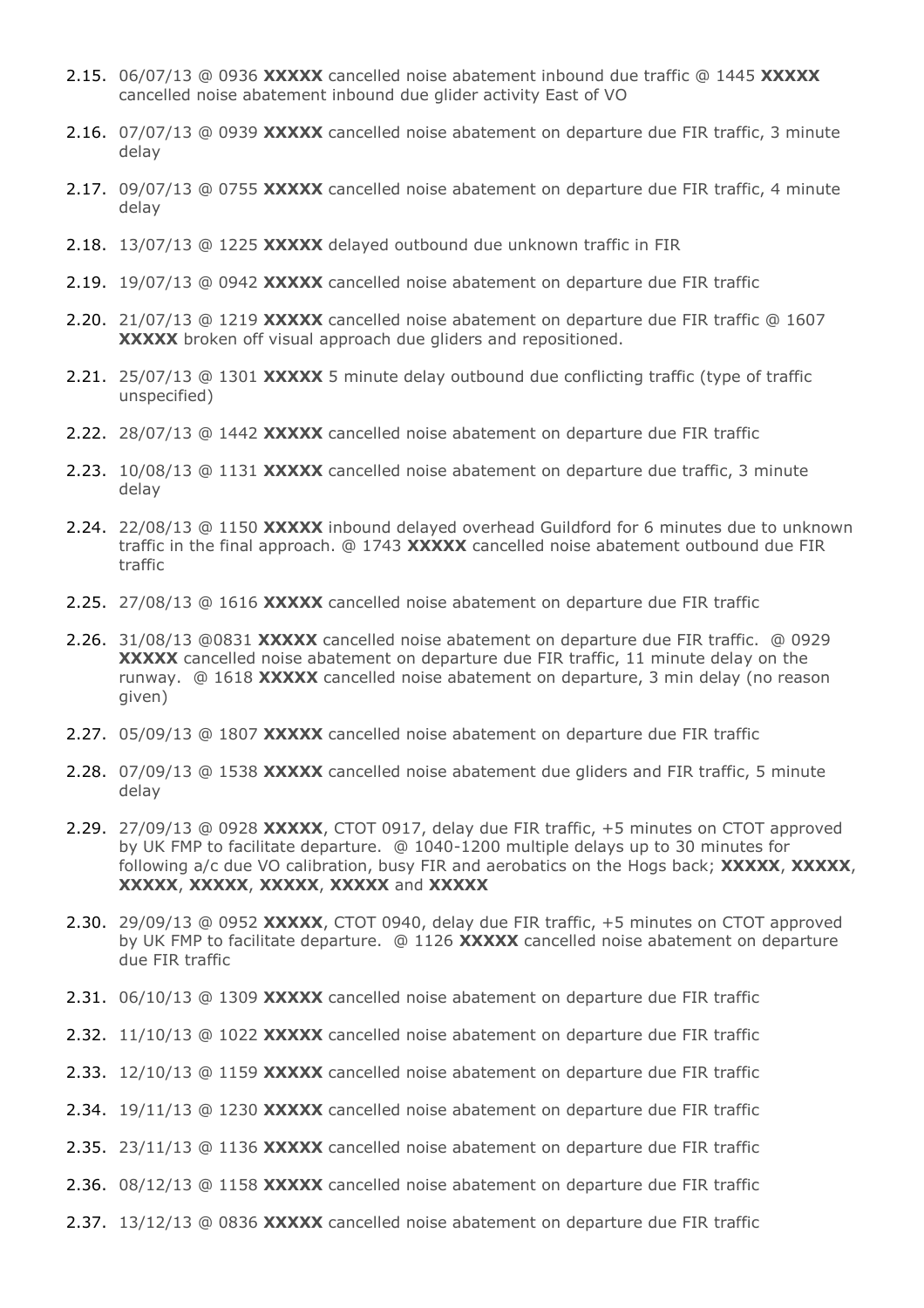2.38. 17/12/13 @ 1145 **XXXXX** cancelled noise abatement on departure due FIR traffic from LK

#### **2014**

- 2.39. 19/01/14 @ 1152 XXXXX cancelled noise abatement on departure due FIR traffic.
- 2.40. 20/01/14 @ 1440 **XXXXX** taxied at 1425, airborne at 1440 delay due FIR traffic
- 2.41. 22/02/14 @ 1607-1800 3000ft co-ordinated with TC towards OCK inside CAS to facilitate inbounds to LF due to high volume of Approach traffic and very busy FIR airspace south of TF.
- 2.42. 27/02/14 @ 1452 **XXXXX** cancelled noise abatement on departure due FIR traffic
- 2.43. 10/03/14 @ 1113 **XXXXX** 5 minute delay due FIR traffic in the climbout. @ 1515 **XXXXX** cancelled noise abatement on departure due FIR traffic.
- 2.44. 21/03/14 @ 1145 **XXXXX** 8 minute delay outbound due gliders 3NM W of EGLF.
- 2.45. 24/03/14 @ 1324 **XXXXX** cancelled noise abatement on departure due FIR traffic
- 2.46. 28/03/14 @ 1510 **XXXXX** cancelled noise abatement on departure due FIR traffic
- 2.47. 29/03/14 @ 1009 **XXXXX** cancelled noise abatement on departure due FIR traffic. @ 1422 KAY56 delayed ten minutes on departure due to go-around traffic and FIR traffic
- 2.48. 30/03/14 @ 0944 **XXXXX** cancelled noise abatement on departure due FIR traffic in the Climbout and in order to adhere to CTOT. @ 1045 **XXXXX** cancelled noise abatement with avoiding action turn on departure due FIR traffic. @ 1051 **XXXXX** cancelled noise abatement with avoiding action turn on departure due pop up FIR traffic to the North of LF. @ 1105 **XXXXX** cancelled noise abatement on departure due FIR traffic. @ 1344 **XXXXX** cancelled noise abatement inbound due glider operating on 4 mile final
- 2.49. 31/03/14 @1232 **XXXXX** cancelled noise abatement on departure due FIR traffic
- 2.50. 03/04/14 @ 1413 **XXXXX** cancelled noise abatement on departure due FIR traffic in the climbout.
- 2.51. 08/04/14 @ 1110 **XXXXX** cancelled noise abatement on departure due FIR traffic
- 2.52. 09/04/14 @ 0832 **XXXXX** ready at 0832, wasn't airborne until 0839 due FIR traffic. @ 0829 **XXXXX** delayed outbound due FIR traffic. @ 0832 **XXXXX** delayed outbound due FIR traffic. @1445 Primary contact observed leaving associated primary's around EGHL, tracked to VO overhead then positioned on hogs back. At one stage aircraft was perceived to be in or over LF ATZ. One GWC departure released non-standard and one inbound given non-standard pattern as a result. Last observed bearing 220 degrees at 6NM from LF tracking back towards EGHL at 1505Z. @ 1625 **XXXXX** 6 minute delay outbound due FIR traffic
- 2.53. 13/04/15 @ 1159 **XXXXX** 6 minute delay outbound due FIR traffic
- 2.54. 18/04/14 @ **XXXXX** 9 minute delay outbound due intense gliding and FIR traffic. Ready at 1156 departed 1205.
- 2.55. 22/04/14 @ 0740 **XXXXX** and **XXXXX** delayed inbound by approx. 10 track miles due to FIR traffic
- 2.56. 29/04/14 @ 0806 **XXXXX**, 7 minute delay outbound (Reasons not given.) @ 0810 **XXXXX**, 4 minute delay outbound (Reasons not given.)
- 2.57. 03/05/14 @ 1328 **XXXXX** cancelled noise abatement on departure due FIR traffic, 4 minute delay. @ 1429 **XXXXX** go-around at 2DME as **XXXXX** on the runway lined up and given new departure instructions due FIR traffic. However insufficient time to pass departure instructions and get airborne.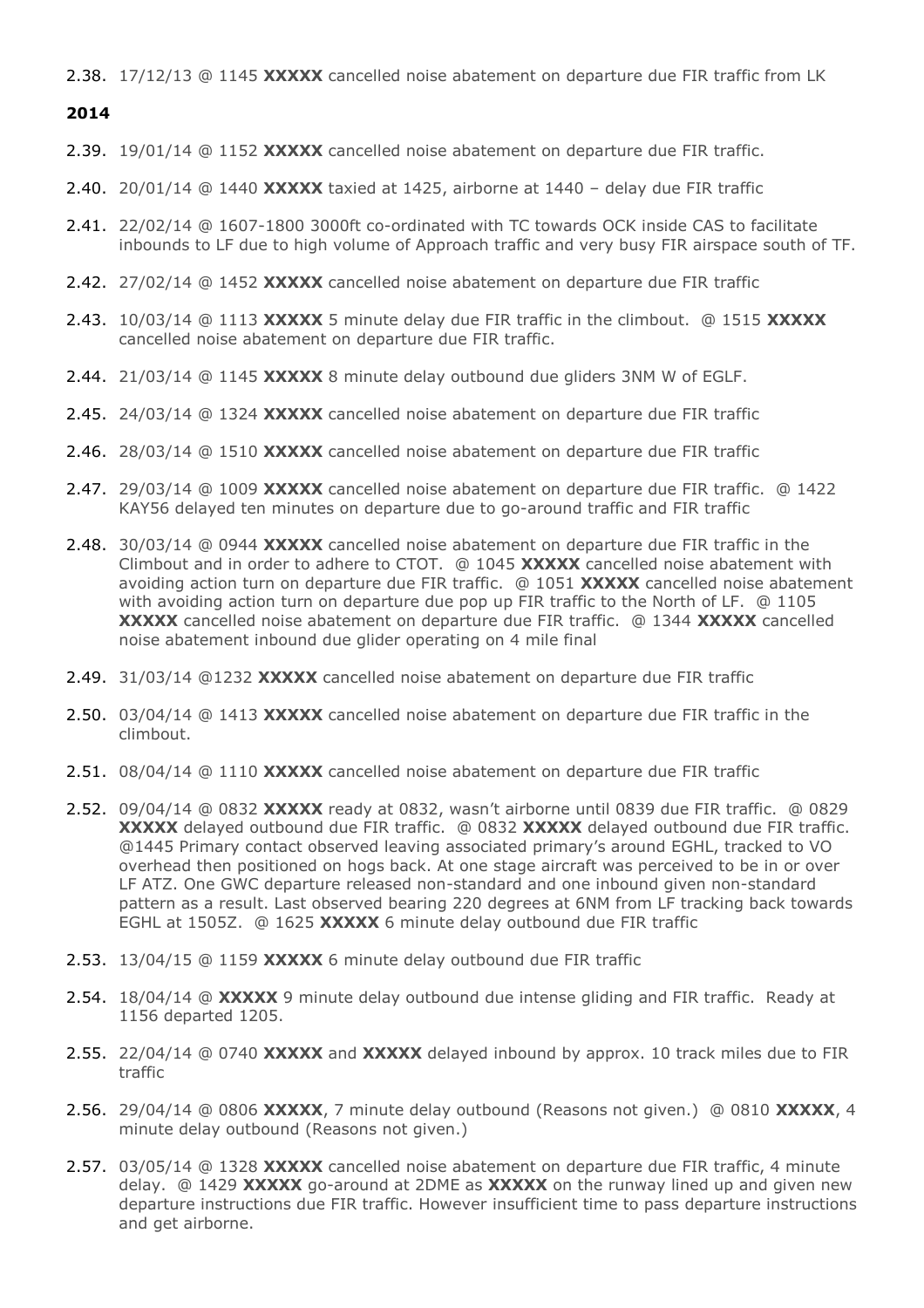- 2.58. 04/05/14 @ 0928 **XXXXX** cancelled noise abatement on departure due FIR traffic
- 2.59. 05/05/14 @ 1745 **XXXXX** broken off final approach by radar due unknown primary contact crossing the final approach
- 2.60. 13/05/14 @ 1329 **XXXXX** 10 minute delay due FIR traffic and aircraft on departure frequency trial.
- 2.61. 21/05/14 @ 1507 **XXXXX** cancelled noise abatement on departure due FIR traffic.
- 2.62. 23/05/14 @ 1655 **XXXXX** 10 minute delay outbound due FIR traffic
- 2.63. 30/05/14 @ 1046 **XXXXX** 10 minute delay outbound due VO calibration and FIR traffic
- 2.64. 31/05/14 @ 1355 **XXXXX** 5 minute delay outbound due to unknown traffic transiting the LF ATZ. @ 1427 **XXXXX** go-around, too high on the approach due FIR traffic. @ 1415-1440 **XXXXX** and **XXXXX** delayed in the air due sheer volume of FIR traffic prior to making an approach. **XXXXX** was broken off the approach twice due FIR traffic. @ 1504 **XXXXX** delayed inbound due unknown FIR traffic on final Note: There would have been more delays throughout the day due FIR traffic however team too busy to log all occurrences.
- 2.65. 03/06/14 @ 0738 **XXXXX** cancelled noise abatement on departure (no reason given)
- 2.66. 06/06/14 @ 1300 **XXXXX** cancelled noise abatement on departure due FIR traffic
- 2.67. 08/06/14 @ 0746 **XXXXX** elected to continue to land against unknown primary contact entering the ATZ from North to South. (Normally would have been broken off the approach)
- 2.68. 09/06/14 @ 0842 **XXXXX** 15 minute delay outbound due FIR & VO traffic.
- 2.69. 11/06/14 @ 0834 **XXXXX** delayed outbound due to FIR traffic, departed at 0842.
- 2.70. 17/06/14 @ 1044 **XXXXX** unable to complete an ILS approach 06 due to a glider contact, estimated by pilot to be 200ft above.
- 2.71. 25/06/14 @ 1904 Several contacts on 06 final approach precluded deconfliction service ILS approaches for approx. 1 hour. Several contacts also observed earlier in the afternoon
- 2.72. 26/06/14 @ 0750 Primary contact observed in/over VO ATZ 1nm north of the approach with inbound ILS traffic. VO advised they were not working it. @ 1539 Several aircraft required to do visual approaches due to primary contacts above and south of VO ATZ.
- 2.73. 29/06/14 @ 0845 **XXXXX** 11 minute delay and cancelled noise abatement on departure due VO and FIR traffic. @ 0849 **XXXXX** 8 minute delay outbound due FIR traffic. @ 1536 **XXXXX** 4 min delay and cancelled noise abatement due to FIR traffic in the climbout squawking 4572
- 2.74. 02/07/14 @ 1356 **XXXXX** 8 minute delay and cancelled noise abatement on departure due FIR and VO traffic.
- 2.75. 06/07/14 @ 1630 **XXXXX** cancelled noise abatement on departure to the South due gliders to the NW of LF (CPT departure)
- 2.76. 05/07/14 @1454 **XXXXX** cancelled noise abatement on departure due FIR traffic in climb out
- 2.77. 12/07/14 @ 1500 Glider observed to leave the HL overhead and route overhead Farnborough delaying several inbounds and outbounds. Altitude estimated to be approx. 3000ft.
- 2.78. 22/07/14 @ 1642 **XXXXX** cancelled noise abatement on departure due FIR traffic
- 2.79. 23/07/14 @ 1632 **XXXXX** vectored for less than 3nm final runway 06 due to FIR traffic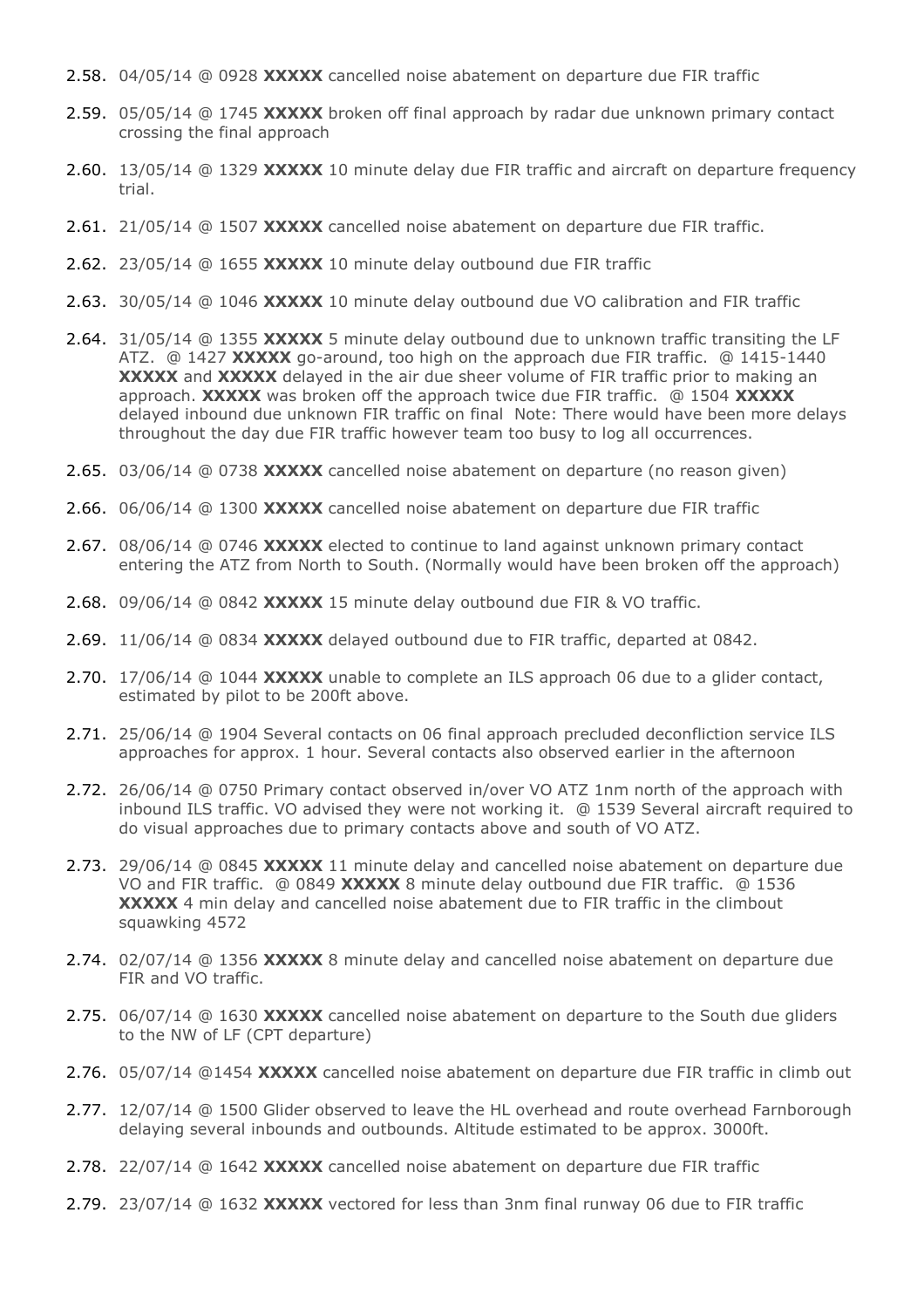- 2.80. 25/07/14 @ 1114 **XXXXX** cancelled noise abatement on departure due FIR traffic. @ 1253 Unknown glider contact on 06 final approach resulting in ILS not usable for a short period, visual approaches only
- 2.81. 03/08/14 @ 1255 **XXXXX** cancelled noise abatement on departure due FIR traffic
- 2.82. 04/08/14 @ 1508 **XXXXX** cancelled noise abatement on departure due to glider operating 2 DME on the climb out. @ 1511 **XXXXX** cancelled noise abatement on departure due to glider operating 2 DME on the climb out.
- 2.83. 11/08/14 @ 1246 **XXXXX** 11 minute delay outbound (no reason given). @ 1252 **XXXXX** 11 minute delay outbound (no reason given)
- 2.84. 20/08/14 @ 1027 **XXXXX** 13 minute delay due to an a/c having to depart ahead of **XXXXX** with a slot and FIR traffic
- 2.85. 30/08/14 @ 1525 **XXXXX** cancelled noise abatement on departure due pop up FIR traffic
- 2.86. 03/09/14 @ 1346 **XXXXX** cancelled noise abatement on departure due FIR traffic
- 2.87. 10/09/14 @ 1316 **XXXXX** cancelled noise abatement on departure due FIR traffic
- 2.88. 11/09/14 @ 0933 **XXXXX** cancelled noise abatement on departure due FIR traffic. @ 1315 **XXXXX** cancelled noise abatement on departure due FIR traffic
- 2.89. 12/09/14 @ 1529 **XXXXX** 10 minute delay outbound due FIR traffic. @ 1529 **XXXXX** 14 minute delay outbound due FIR traffic
- 2.90. 13/09/14 @ 1427 **XXXXX** cancelled noise abatement on departure due FIR traffic
- 2.91. 16/09/14 @ 1550 **XXXXX** cancelled noise abatement on departure due FIR traffic
- 2.92. 21/09/14 @ 1123 **XXXXX** 3 minute delay and cancelled noise abatement on departure due FIR traffic
- 2.93. 25/09/14 @ 1043 **XXXXX** on request at 1038, airborne at 1043 (CTOT). @ 1050 **XXXXX** on request at 1038, airborne at 1050. @ 1051 **XXXXX** on request at 1038, airborne at 1051. @ 1100 **XXXXX** on request at 1038, airborne at 1100. All the above delayed due FIR and VO traffic.
- 2.94. 30/09/14 @ 1349 **XXXXX** cancelled noise abatement on departure due FIR traffic
- 2.95. 05/10/14 @ Between 1200 and 1300, **XXXXX** (1210), **XXXXX** (1217) and **XXXXX** (1255) were CPT departures however had to be given GWC departure instructions due to glider activity painting on radar and visible from the tower 3 miles west of the airfield. These gliders where still visible from the tower at 1440UTC.
- 2.96. 07/10/14 @ 1144 **XXXXX** 11 minute delay due EGVO and FIR traffic.
- 2.97. 12/10/14 @ 1543 **XXXXX** cancelled noise abatement on departure due FIR traffic
- 2.98. 18/10/14 @ 1232 **XXXXX** delayed outbound due FIR and LK traffic
- 2.99. 28/10/14 @ 1137 **XXXXX** cancelled noise abatement on departure due FIR and VO traffic
- 2.100.02/11/14 @ 1530 **XXXXX** 10 minute delay outbound due FIR traffic (inbound rotary to the 4 seasons). @ 1533 **XXXXX** 10 minute delay outbound due FIR traffic (inbound rotary to the 4 seasons)
- 2.101.11/11/14 @ 1056 **XXXXX** 5 minute delay outbound due FIR traffic transiting climbout
- 2.102.14/11/14 @1500 **XXXXX** cancelled noise abatement on departure due FIR traffic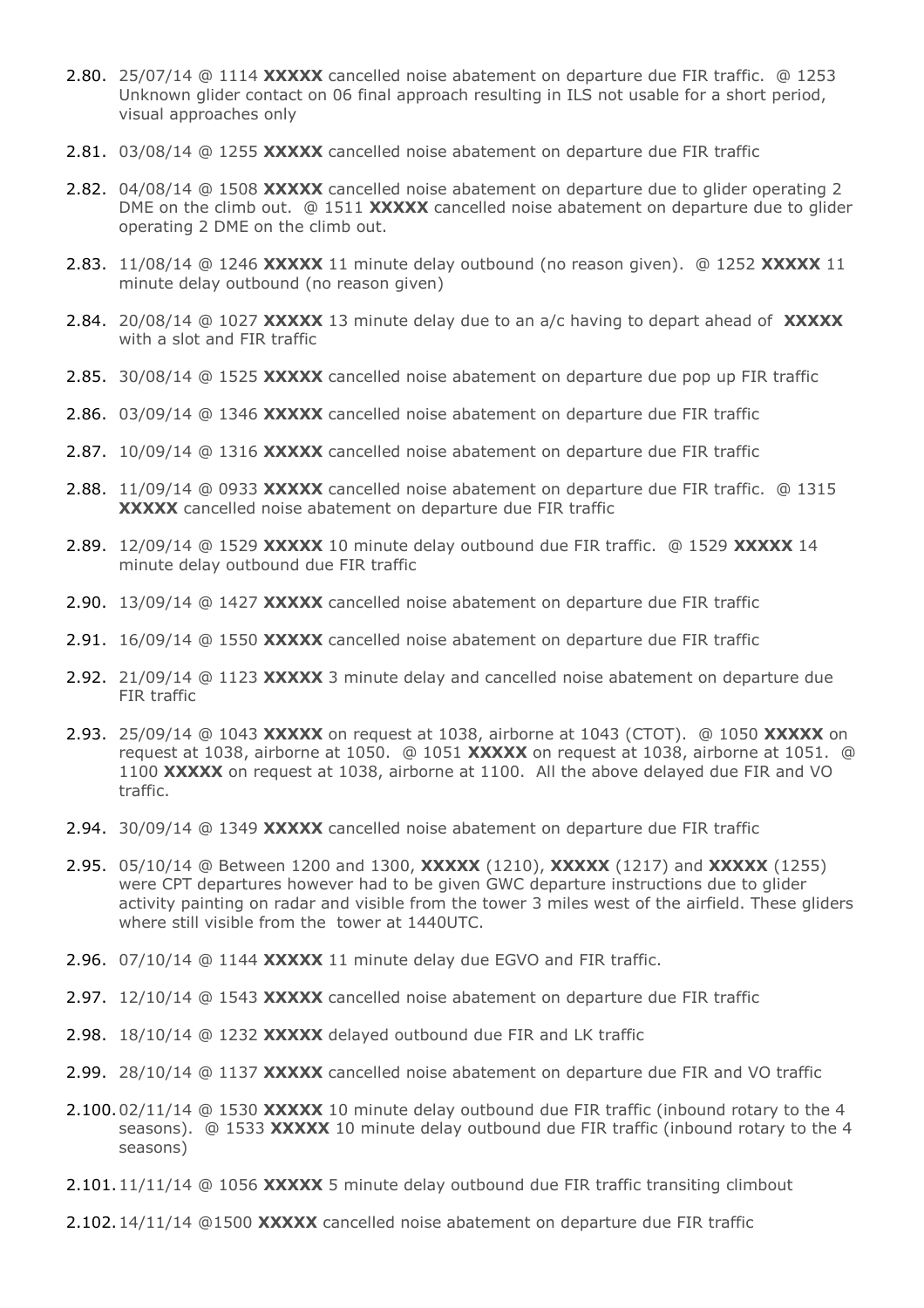- 2.103.29/11/14 @ 1222 **XXXXX** cancelled noise abatement on departure due FIR traffic, airborne 1240. @ 1222 **XXXXX** cancelled noise abatement on departure due FIR traffic, airborne 1250
- 2.104.11/12/14 @ 1106 **XXXXX** cancelled noise abatement on departure due FIR traffic

2.105.16/12/14 @ 1019 **XXXXX** held on the runway for 5 minutes due FIR traffic.

2.106.19/12/14 @ 1228 **XXXXX** 7 minute delay outbound – no reason given

#### **2015**

- 2.107.05/02/15 @ 0840 **XXXXX** broken off approach due traffic (**XXXXX**) climbing out of HL
- 2.108.10/02/15 @ 1720 **XXXXX** 5 minute delay outbound due traffic in the climb out
- 2.109.05/03/15 @ 1712 **XXXXX** cancelled noise abatement on departure due FIR traffic
- 2.110.10/03/15 @ 1732 **XXXXX** cancelled noise abatement inbound on a visual Approach due to HL Glider activity extending to East
- 2.111.13/03/15 @ 1647 **XXXXX** cancelled noise abatement on departure due FIR traffic
- 2.112.20/03/15 @ 1851 **XXXXX** 5 minute delay outbound due FIR traffic
- 2.113.21/03/15 @ 1426 **XXXXX** cancelled noise abatement on departure due to FIR traffic
- 2.114.22/03/15 @ 1636 **XXXXX** cancelled noise abatement on departure due to a hot air balloon.
- 2.115.27/03/15 @1512 **XXXXX** 20 minute delay outbound due FIR, VO and **XXXXX** traffic. @ 1307 **XXXXX** 14 minute delay outbound due FIR traffic
- 2.116.01/04/15 @ 1630 **XXXXX**, cancelled noise abatement on departure due to FIR traffic
- 2.117.06/04/15 @ 1538 **XXXXX** cancelled noise abatement and avoiding action on climbout due to FIR traffic
- 2.118.11/04/15 @ 1005 **XXXXX** 7 minute delay outbound due FIR traffic.
- 2.119.17/04/15 @ 1642z **XXXXX** cancelled noise abatement on departure due FIR traffic
- 2.120.18/04/15 @ 1114 **XXXXX** 11 minute delay outbound due to inbound aircraft and FIR traffic. @ 1301 AHO198E cancelled noise abatement on departure due to FIR traffic. @ 1717 **XXXXX** cancelled noise abatement on departure due to FIR traffic.
- 2.121.19/04/15 @ 1532 **XXXXX** cancelled noise abatement on departure due to FIR traffic and CTOT. @ 1544 **XXXXX** cancelled noise abatement on departure due to FIR traffic. @ 1654 **XXXXX** cancelled noise abatement on departure due to FIR traffic.
- 2.122.01/05/15 @ 1414 **XXXXX** cancelled noise abatement on departure due FIR traffic.
- 2.123.04/05/15 @ 1140 **XXXXX** 2 minute delay outbound due FIR traffic. @ 1308 **XXXXX** broken off the final approach due pop up unknown primary contact. Pilot converted to a visual approach to land
- 2.124.07/05/15 @ 1425 **XXXXX** delayed downwind due to multiple aircraft crossing the final approach.
- 2.125.08/05/15 @ 1257 **XXXXX** 17 minute delay outbound due to FIR traffic (on request @1240)
- 2.126.10/05/15 @ 1135 **XXXXX** broken off and repositioned for RW24 due unknown traffic crossing the final approach.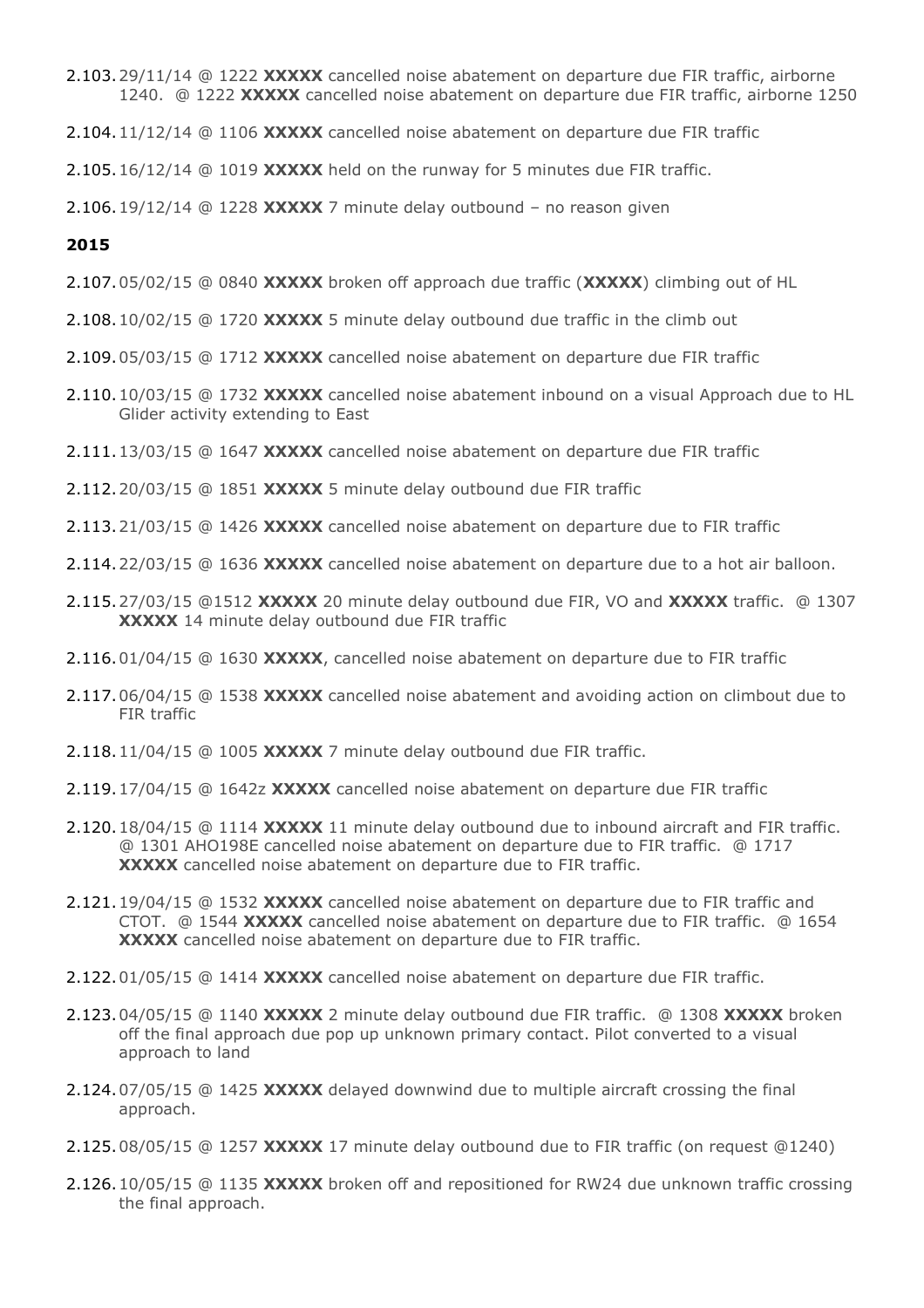- 2.127.13/05/15 @ 1520 **XXXXX** orbited base leg due traffic transiting final approach.
- 2.128.18/05/15 @ 1410 **XXXXX** 7NM final RW24 broken off due to helicopter inspecting railway line at 1nm final.
- 2.129.19/05/15 @ 1102 **XXXXX** 5 minute delay outbound due FIR traffic
- 2.130.20/05/15 @ 1222 **XXXXX** 4 minute delay outbound due FIR traffic. @ 1225 **XXXXX** 5 minute delay outbound due FIR traffic
- 2.131.21/05/15 @ 1120 **XXXXX** broken off final approach due TF departure through final approach. @ 1207 **XXXXX** 4 minute delay outbound due FIR traffic crossing the climbout. @ 1605 **XXXXX** broken off approach against unknown primary departing TF during PET. @ 1600- 1730 – Multiple delays to departures due traffic loading and busy FIR during busy 90 minute period of movements. (16 inbounds and 8 outbounds during this period.)
- 2.132.22/05/15 @ 1023 **XXXXX** 3 minute delay outbound due FIR traffic. @ 1325 1600 Multiple inbounds delayed during busy inbound period due FIR traffic. (16 inbounds and 17 outbounds in this period)
- 2.133.23/05/15 @ 1058 **XXXXX** cancelled noise abatement outbound due to aerobatic FIR traffic on Hogs back. **XXXXX** missed slot by 1 minute.
- 2.134.25/05/15 @ 1150 **XXXXX** broken off approach due to FIR traffic. @ 1154 **XXXXX** broken off approach due to FIR traffic
- 2.135.30/05/15 @ 1548 **XXXXX** broken off approach due FIR pop up traffic. @ 1620 **XXXXX** held and broken off approach due FIR traffic. @ 1628 **XXXXX** held off approach due to FIR traffic. @ 1637 **XXXXX** held off approach due to FIR traffic.
- 2.136.05/06/15 @ 1128 **XXXXX** (C750) broken off approach twice; first due to traffic on final approach, secondly due TF departure climbing to 2.4A and flying down final approach despite pilot being asked to route towards Bagshot.
- 2.137.06/06/15 @ 1056 **XXXXX** (heli) delayed inbound due FIR traffic. @1225 **XXXXX** (B738) held off approach due FIR traffic.
- 2.138.07/06/15 @0921 **XXXXX** (HS125) delayed 4 minutes due FIR traffic. @1653 **XXXXX** (GLEX) held on ground due 7000 orbiting on climbout for 5 minutes before turning southbound. Mode S showed aircraft as **XXXXX** however not working Farnborough
- 2.139.15/06/15 @ 1215 **XXXXX**, C340 into Lasham EGHL for ATC Lasham Maintenance. ATC Lasham advised that the gliders were refusing to vacate the runway and asked if **XXXXX** would accept the grass runway. **XXXXX** advised that he could not. ATC Lasham reported that they would try to 'force the gliders to get off the runway'. At 1228, RW09 became available at HL and at 1240, **XXXXX** landed, but not in two way RT with HL TWR. **XXXXX XXXXX XXXXX XXXXX XXXXX XXXXX XXXXX XXXXX**.

#### 2.140.**XXXXX XXXXX XXXXX XXXXX XXXXX XXXXX XXXXX XXXXX XXXXX XXXXX XXXXX XXXXX XXXXX XXXXX XXXXX XXXXX XXXXX XXXXX XXXXX XXXXX XXXXX XXXXX XXXXX XXXXX XXXXX XXXXX XXXXX XXXXX**

2.141.16/06/15 @ 1946 – **XXXXX** (**XXXXX**) broken off approach due fast moving traffic crossing final approach at 1400ft squawking 1177 (FIS).